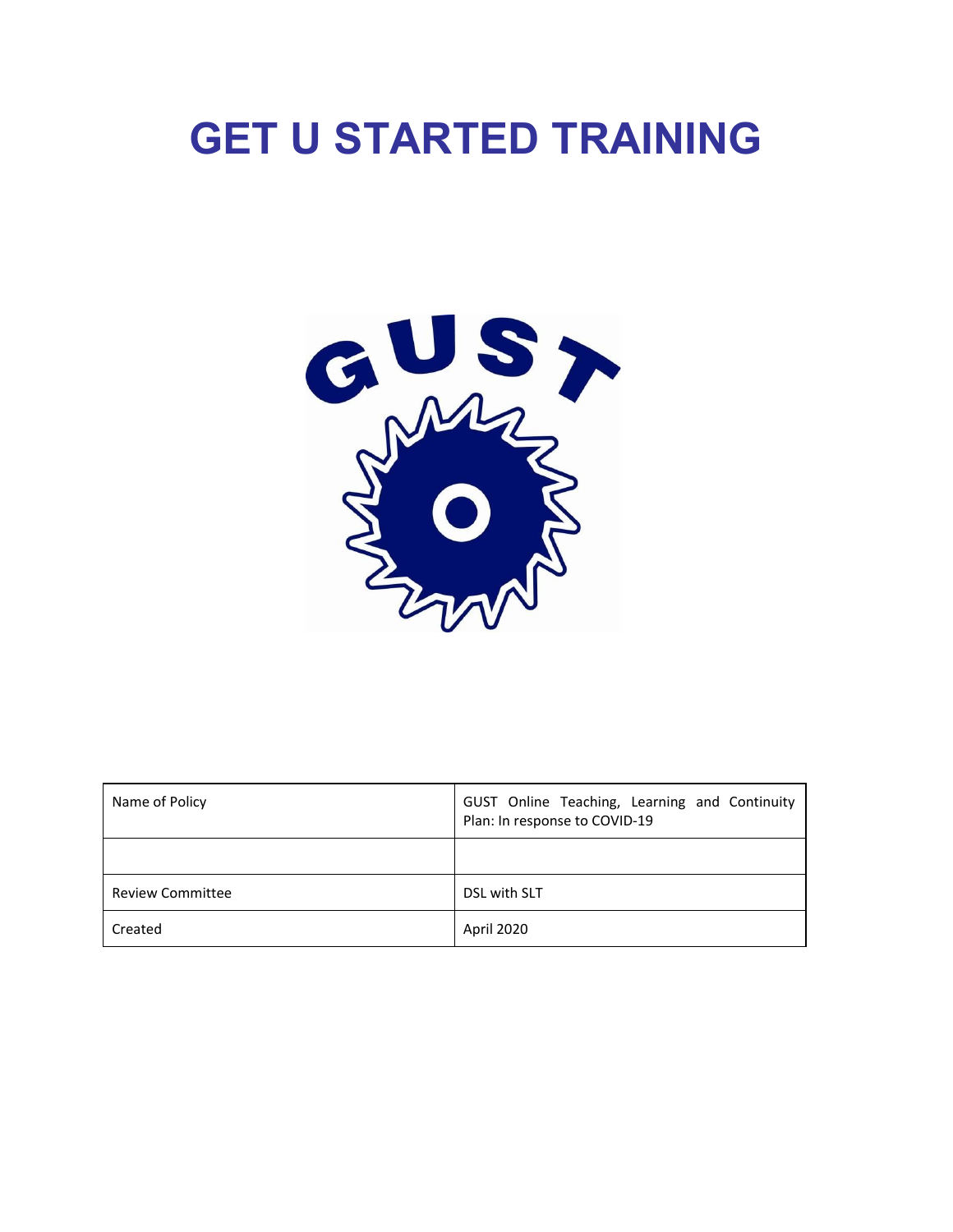# **GUST Online Teaching, Learning and Continuity Plan: In response to COVID-19**

### **Rationale**

An online learning plan covers the teaching strategies, communication rules, devices, solutions, and policies supporting online or blended learning in the school community. We will keep this plan as simple as possible, but make the expectations clear for learners, teachers and guardians as to how to learn and teach online.

This plan is updated regularly, as is common for schools using online learning under emergency circumstances.

A continuity of learning plan for emergency learning and teaching is slightly different. It is focused on the transitions of students from one type of learning to another as their learning context rapidly changes. Continuity of learning plans do not only involve the technologies the school will use to continue teaching, but also considers how the students will return to school after the emergency ends.

## **How to manage online learning and teaching**

There are two kinds of online learning and teaching that we will need to balance at GUST based on circumstances: synchronous (happening collaboratively and at the same time with a group of online learners and usually a teacher) and asynchronous (happening at any time, not necessarily in a group, but with teacher feedback).

Teachers should not assume that synchronous teaching is required or even desirable in order to support effective learning. The goal is not to try to recreate face-to-face (F2F) classrooms, which is impossible to do. Online and blended learning provide opportunities for learners to work more independently, expand their agency, and learn to use tools and strategies that they otherwise might not have. While it is not recommended to experiment in emergency situations, innovation, creativity and resilience are required to make things work. Most schools will discover they need to be adaptive and fast-thinking in order to ensure that learning continues in a healthy way.

These are some strategies that are commonly used in online and blended learning, presented in alphabetical order: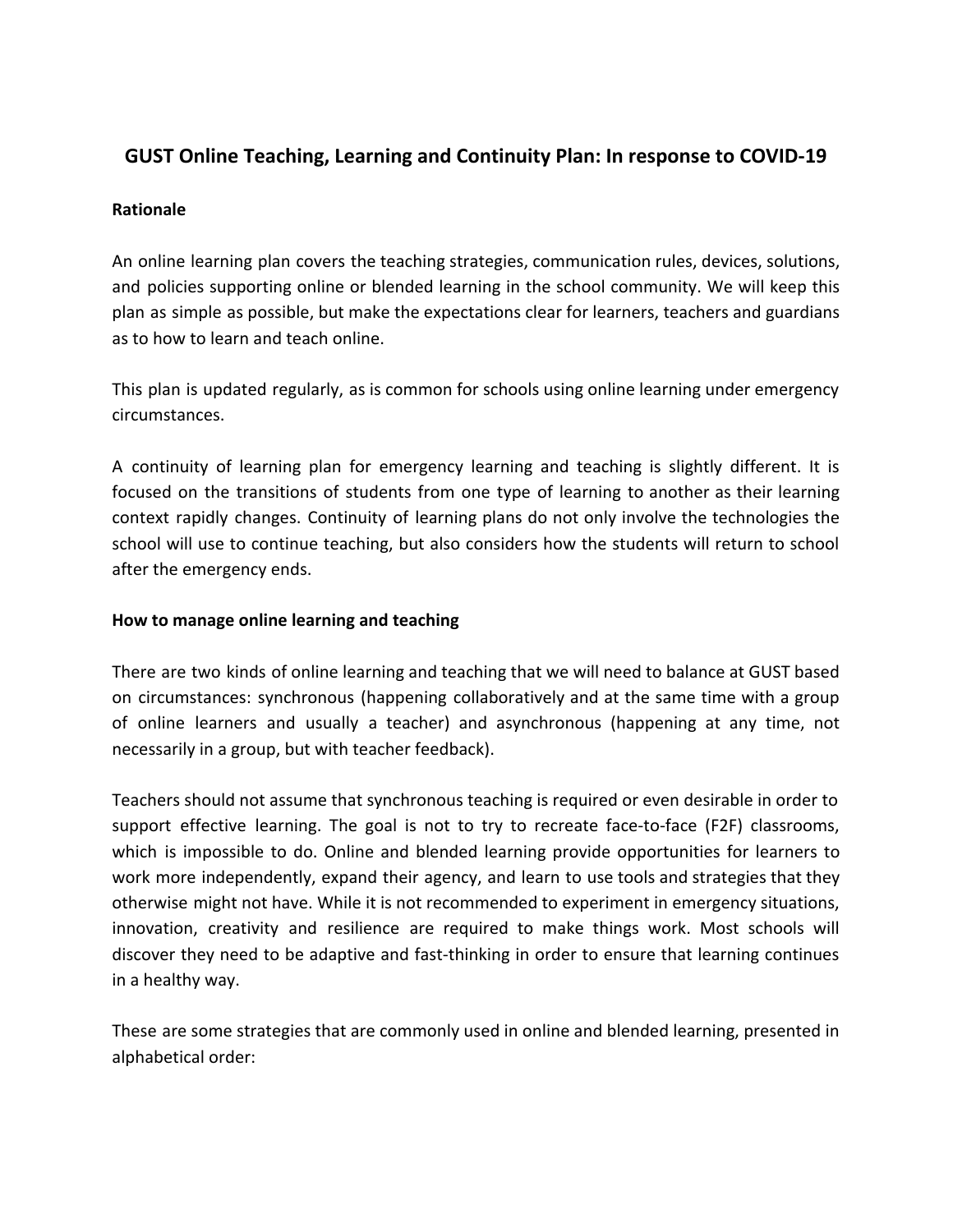- Blogging and vlogging (creating video blogs)
- Collaborative writing or story-making
- Content production (word processing, spreadsheets, etc)
- Discussion forums or text-based chats\*
- E-portfolios
- Games/gamification\*
- Intelligent tutoring (online teaching and assessment tools, often subject-specific)
- Live video chats\*
- Mapping (mind-mapping, using interactive maps and charts, etc)
- Multimedia presentations
- Online drawing and drafting
- Quizzes and surveys\*
- Video chatting and conferencing\*
- Video creation and sharing\*
- Virtual gallery walks (there are special sites and software for these)
- Virtual reality scenarios (sometimes requires special software)
- Wiki building

An asterisk (\*) denotes activities that can be easily conducted using mobile devices. All activities are possible on mobile devices, but some may prove very difficult to do.

# **Which are the easiest activities to set up and find resources for?**

In order:

- **Content production and collaborative writing.** There are many free or inexpensive ways to set up a word processing document online. Examples: Google Classroom, Zoho, Dropbox Paper.
- **Multimedia presentations.** Most content production solutions also allow for multimedia presentations, but more complex infographics and interactive presentations are possible. Examples: Beautiful.ai, Slides.com, Piktochart.com.
- **Quizzes, polls and surveys.** These can be set up online in a few minutes. Examples: Easypolls, SurveyMonkey, Typeform.
- **Games and simulations.** There are many options for educational games online that can be accessed by anyone. Examples: PhET interactive simulations, National Geographic Kids, The World's Future.
- **Video chatting and conferencing** (depending on bandwidth and access). Many free or builtin applications are available for individual and group chats. Examples: FaceTime, Microsoft Teams, Zoom.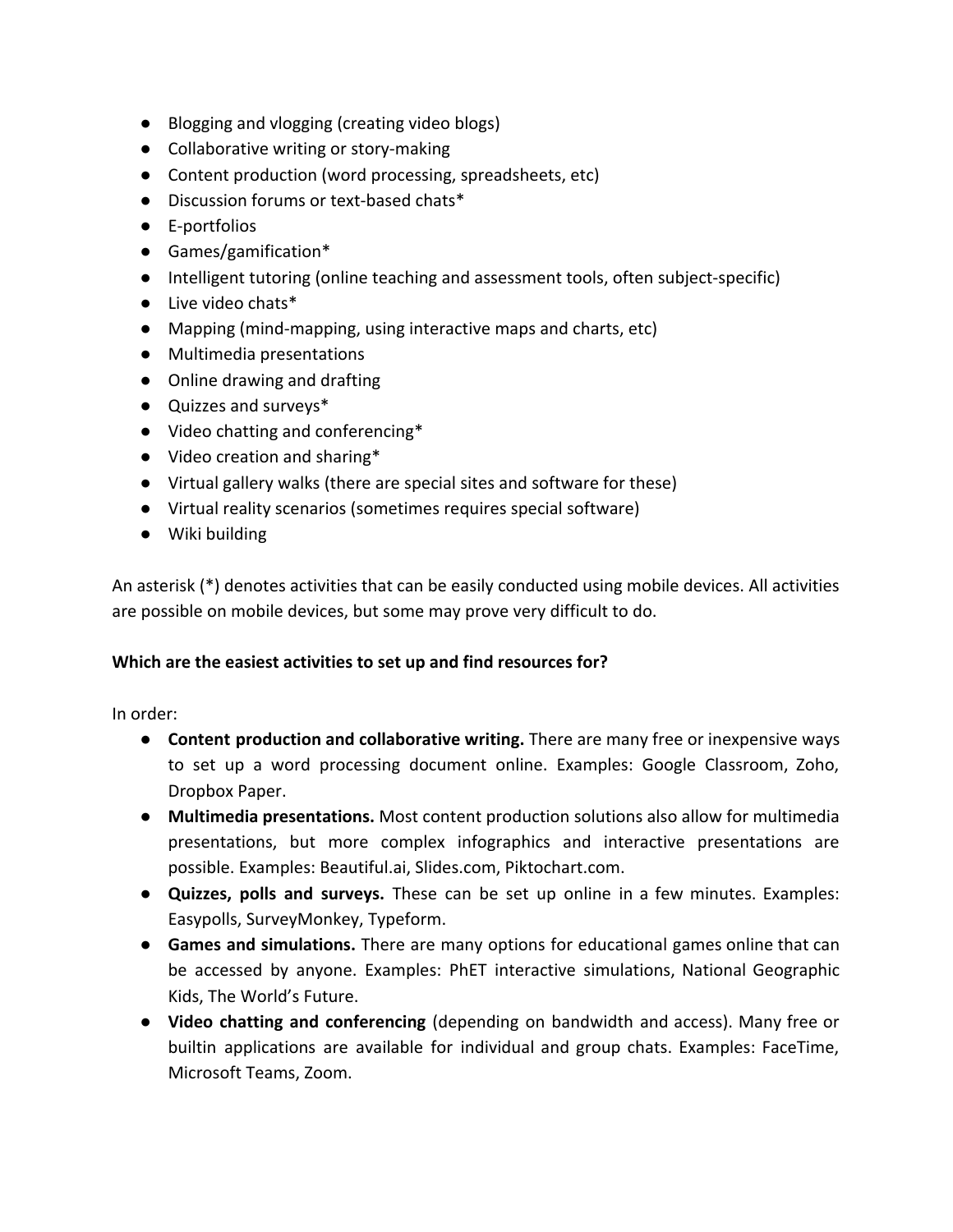#### **Free interactive material and learning tools**

### [BBC Bitesize](https://www.bbc.co.uk/bitesize)

Beginning Monday 20 April, BBC Bitesize will publish daily online lessons for all ages. They'll also have a new dedicated TV channel full of learning content, podcasts on BBC Sounds and loads of educational videos on iPlayer.

## [Twinkl](https://www.twinkl.co.uk/)

The trusted home of teacher-created planning and assessment materials and teaching resources.

#### [ActiveLearn](https://www.activelearnprimary.co.uk/)

A digital learning space for your pupils and a toolkit for you, so that you can search, plan, allocate and assess all in one place.

#### **Setting up online learning management**

There are free or open source options for learning management. Examples:

- [Google Classroom](https://classroom.google.com/)
- [Moodle](http://moodle.org/)
- [Opigno](https://www.opigno.org/en)

#### **Learning experiences that involve physical activities, resources, or spaces**

The answer to this is specific to the school's situation. However, in most circumstances it is possible to assign activities and discussions so that students seek out the physical experiences they need, then bring back evidence of and reflections on what they have done. This is possible with all age groups, depending on the amount of supervision they need to conduct physical activities.

Parents or guardians will need to supervise younger learners in their play and learning activities—the school needs to provide some basic guidelines on what to observe.

For students who are **not under quarantine** but separated from school, it is possible to use public libraries, sports facilities, or even art galleries as part of their learning. Some colleges and universities can provide space for science and art activities. Online databases for resources are available through most library subscriptions.

If students **are under quarantine or must remain indoors**, intelligent tutors and virtual learning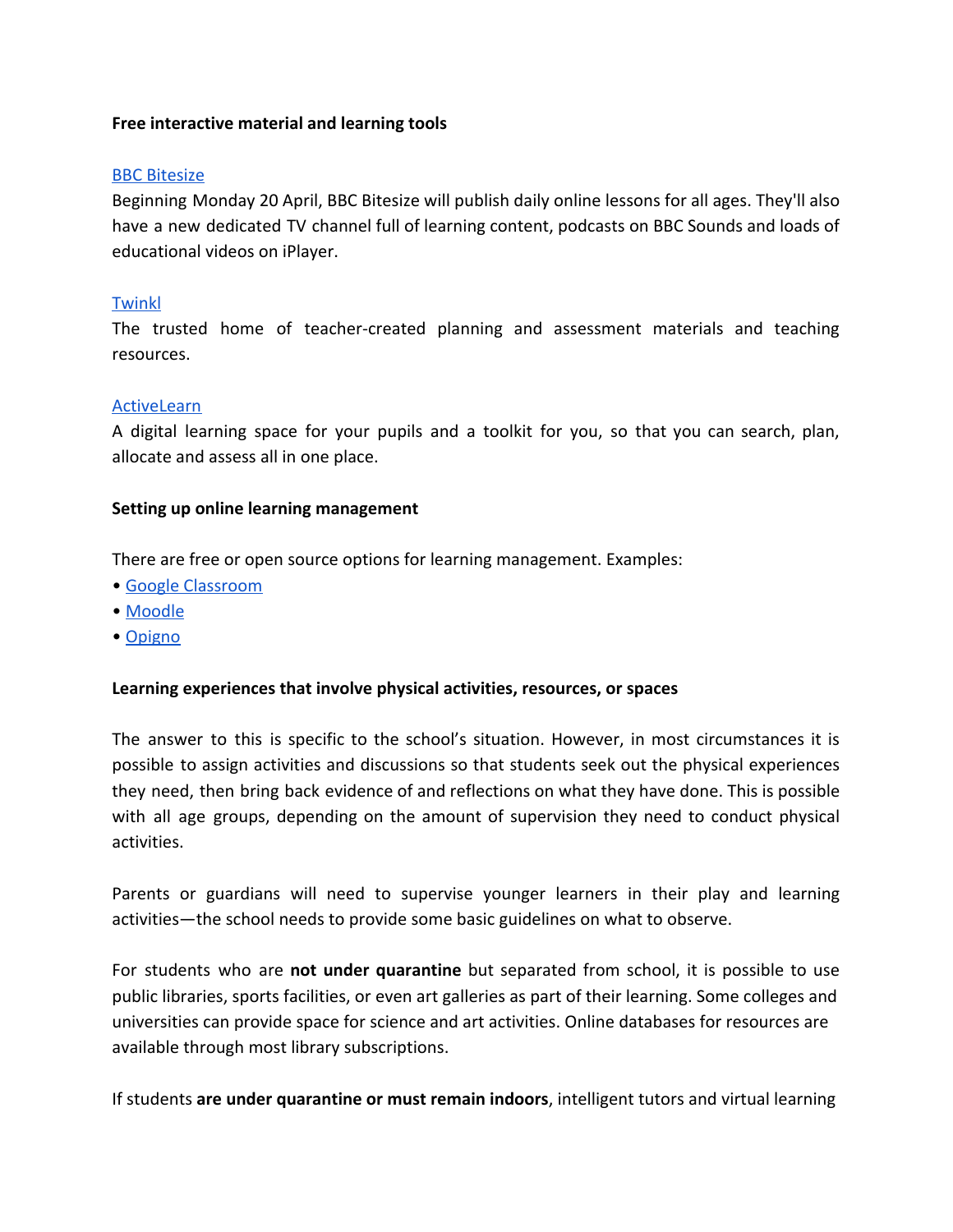environments can provide some support, especially for science-related activities. There are many open-source and free options for virtual science labs, galleries, physics simulations, etc that can be used to support students. Physical health activities that can be conducted indoors are also reasonable options for students under temporary quarantine.

## **Mobile learning strategies**

An option that might be considered is mobile learning. "Mobile" does not only refer to the portable computing device but also the learning that is best used with smartphones or tablets. The 4C framework below is a simple, well-established starting point to decide on how to implement learning through mobiles.

- Content: providing media (for example, documents, audio, video) to the learner/performer
- Compute: taking in data from the learner and processing it
- Capture: taking in data from sensors (for example camera, GPS, etc) and saving for it sharing
- or reflection
- Communicate: connecting learners/performers with others

The 4Cs of mobile learning can help teachers design experiences that are not possible without mobile solutions. It can also serve to expand experiences students can have if they do not have laptops at home or easy access to fast internet.

# **How online learning supports exhibitions and wider community activities**

There are a few methods of exhibiting or sharing content and discussion for wider audiences.

- Virtual conferences or festivals. Usually a combination of visual content, webinars, online discussions, and text chats. If the school wants to "host" a virtual festival, they can create a website or use tools like YouTube or Wix.com to create opportunities for sharing.
- Virtual galleries. There are specific websites that use a 3D format where students can create virtual exhibitions with text and images. Example: Kunstmatrix Art.Spaces: https://artspaces.kunstmatrix.com/en
- Learning management unit sharing. If the schools want to share each other's exhibition work, an LMS can be an effective virtual space to share and learn.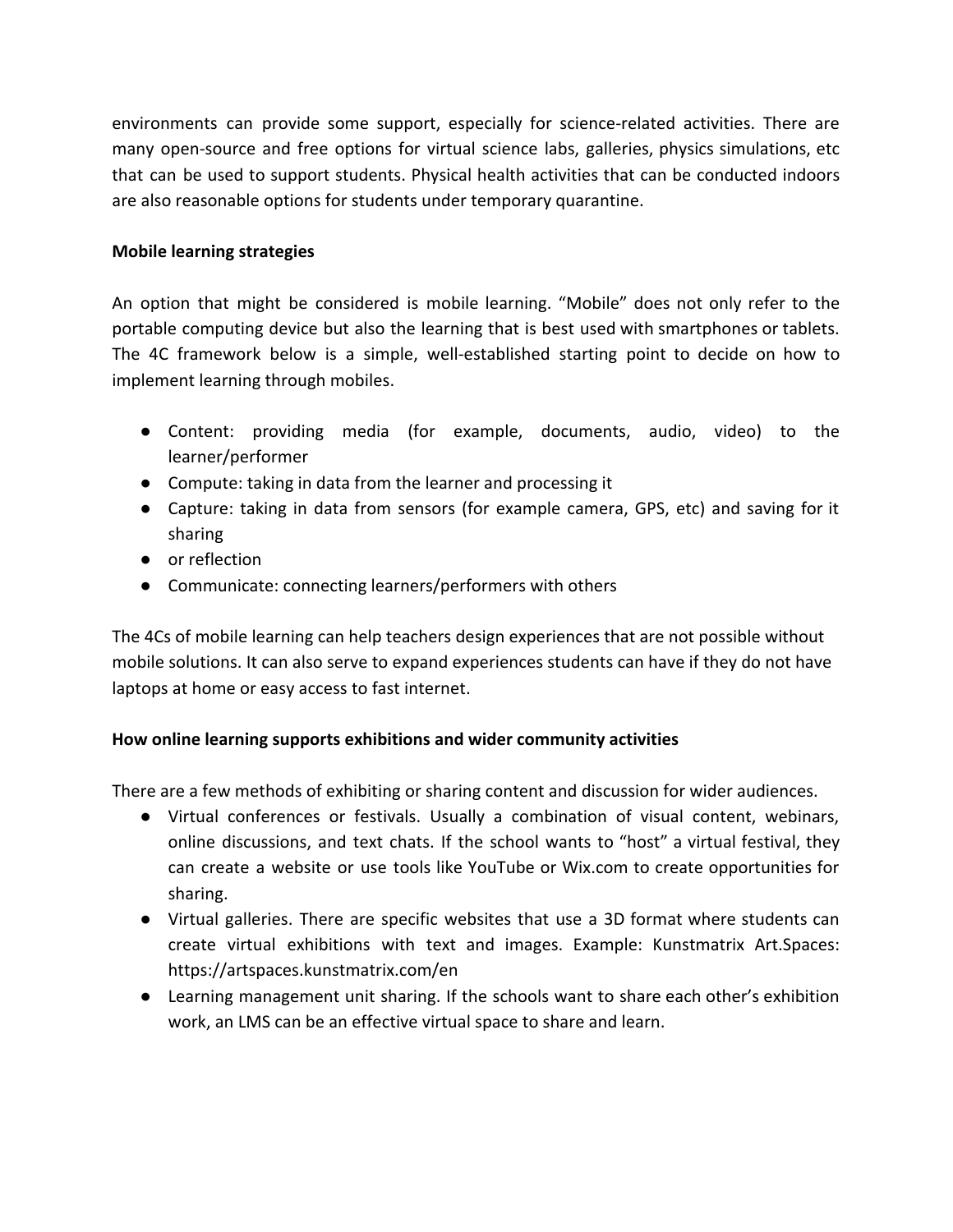#### **Use of social media for learning and teaching**

It is possible to use social media for some communications or media sharing with parents, guardians, or learners who are over 13 years old. There are also some closed social media sites that are moderated and that younger learners can sign into. Examples include Edmodo and GeckoLife. For smaller cohorts of learners and teachers, we can consider family sharing apps such as FamilyWall that allow small groups to post media, keep calendars, and have text chats.

That being said, using social media does not protect the privacy of users adequately enough for the depth of sharing and discussion required for learning and teaching at GUST. If teachers want to do extensive sharing of content and reflections, this should be done through an LMS.

# **Guidelines to ensure the privacy and data protection of the school community**

Privacy and data protection should be taken seriously. Recommendations for data privacy and protection in this document are GDPR-adherent whenever called for.

### GDPR rules

If a school is in a GDPR country and transmits or asks for personal data or information from anyone, including video and images, even temporarily, GDPR rules apply for transmission. If a school is in a country that is not under GDPR but is transmitting data or information to or from anyone residing in a GDPR country, the rules also apply. If a citizen of a country under GDPR currently resides in a nonGDPR country, the rules do not apply—GDPR only applies to residents, not citizens abroad. However, students or teachers returning to a GDPR-adherent country from abroad may find some of their data is not transferable if the school does not comply with GDPR.

There are two major areas in online learning where privacy and data protection must be considered.

- Sharing personal data via the internet
	- Images, videos, or student submissions are all considered "personal information" under GDPR rules. It is required for GDPR countries (and recommended for others) that any information created by students, or with them included, is anonymised, blurred out, or otherwise protected unless the guardians give formal permission in writing that the information can be used. If the student is considered a legal adult in their country of residence, they can give formal permission, but guardians should be informed.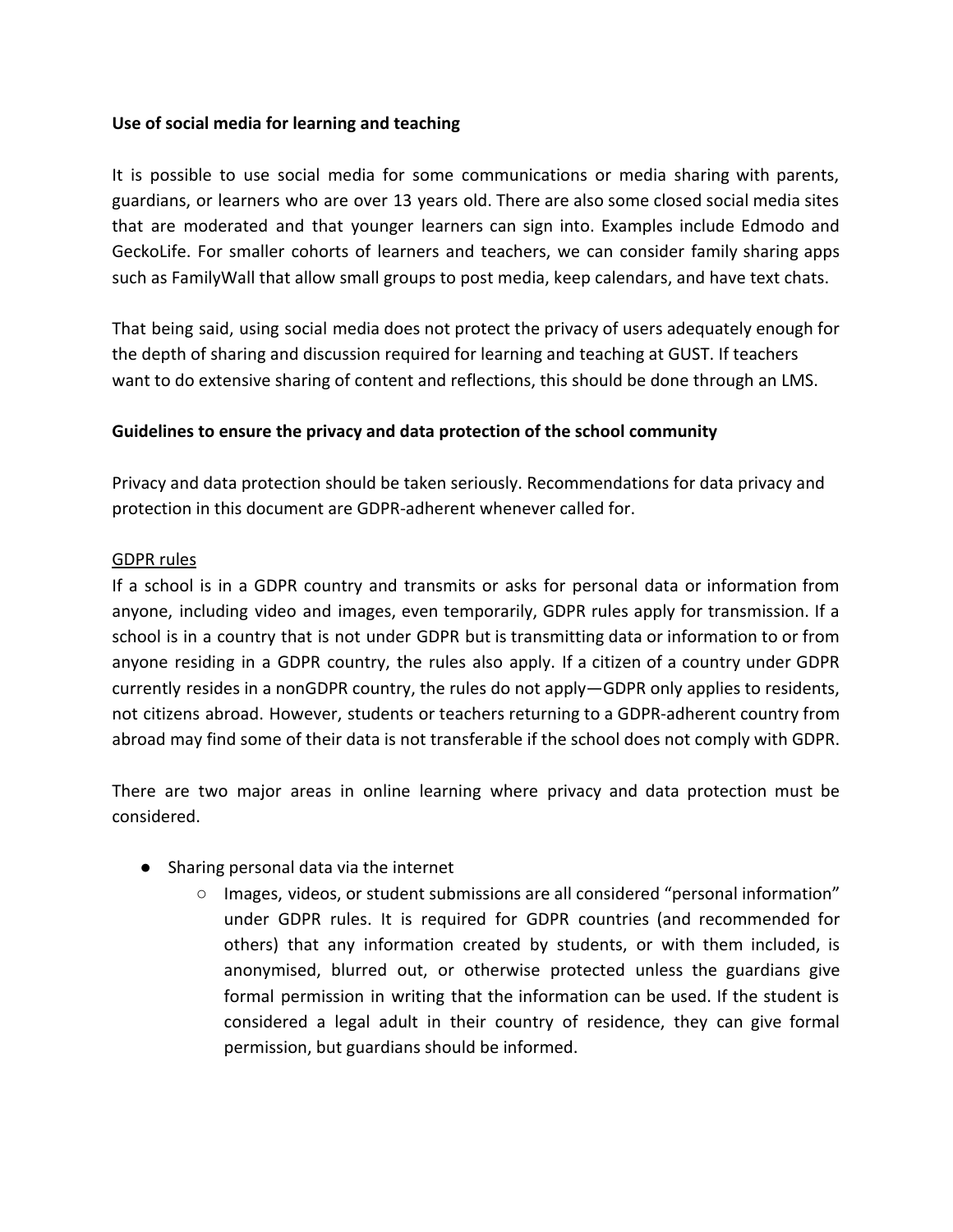- Children under the age of 13 must not participate in unmoderated social media activities as part of their learning. There are moderated sites for younger users or sites that permit moderators to be added (teachers and guardians).
- $\circ$  If the school uses social media as part of its contingency learning plan, the personal information of students, teachers, other staff or guardians should not be used or transmitted to third parties online.
- $\circ$  If the school uses learning management or reporting systems, the provider must be able to prove their systems are GDPR-compliant or the school must prove that GDPR rules do not apply to any member of the school community.
- Video conferencing and recording
	- $\circ$  Just as with personal information, video imaging of minors needs permissions from parents or guardians for all age groups. With learners under the age of 11, video conferencing should happen with said guardians present. Learners can also chat in groups regardless of age, through one-on-one conferencing with students is best for feedback on individually-assigned activities and general wellness.
	- As much as possible, video conferencing should be set up to eliminate backgrounds that provide information on learners' personal lives and locations. A simple white or light-coloured background is best.
	- Personal names should be avoided in any chat invites or titles. For conferences, the student and guardian should be informed if the conference will be recorded.

# **How to ensure students are not disadvantaged by online teaching**

Effective online teaching is not the same as face-to-face (F2F). It is not a matter of whether it is equal. It requires different activities, some which are better done online. However, learners become disadvantaged if they are not provided with certain resources for learning independently and online:

- Access to devices appropriate for online learning. Some learning activities can be conducted using mobile devices.
- Internet access and adequate bandwidth (speed). Poor bandwidth can make many synchronous activities very difficult. For schools with students in poor bandwidth areas, a combination of asynchronous activities and telephone check-ins provides more support.
- Time zone friendly schedules. Changing teaching schedules to shorter class times in similar time zones with more meetings but fewer students at one time is more effective in online learning situations. If meeting times are combined with collaborative activities, students are more likely to log on and complete tasks or discussions.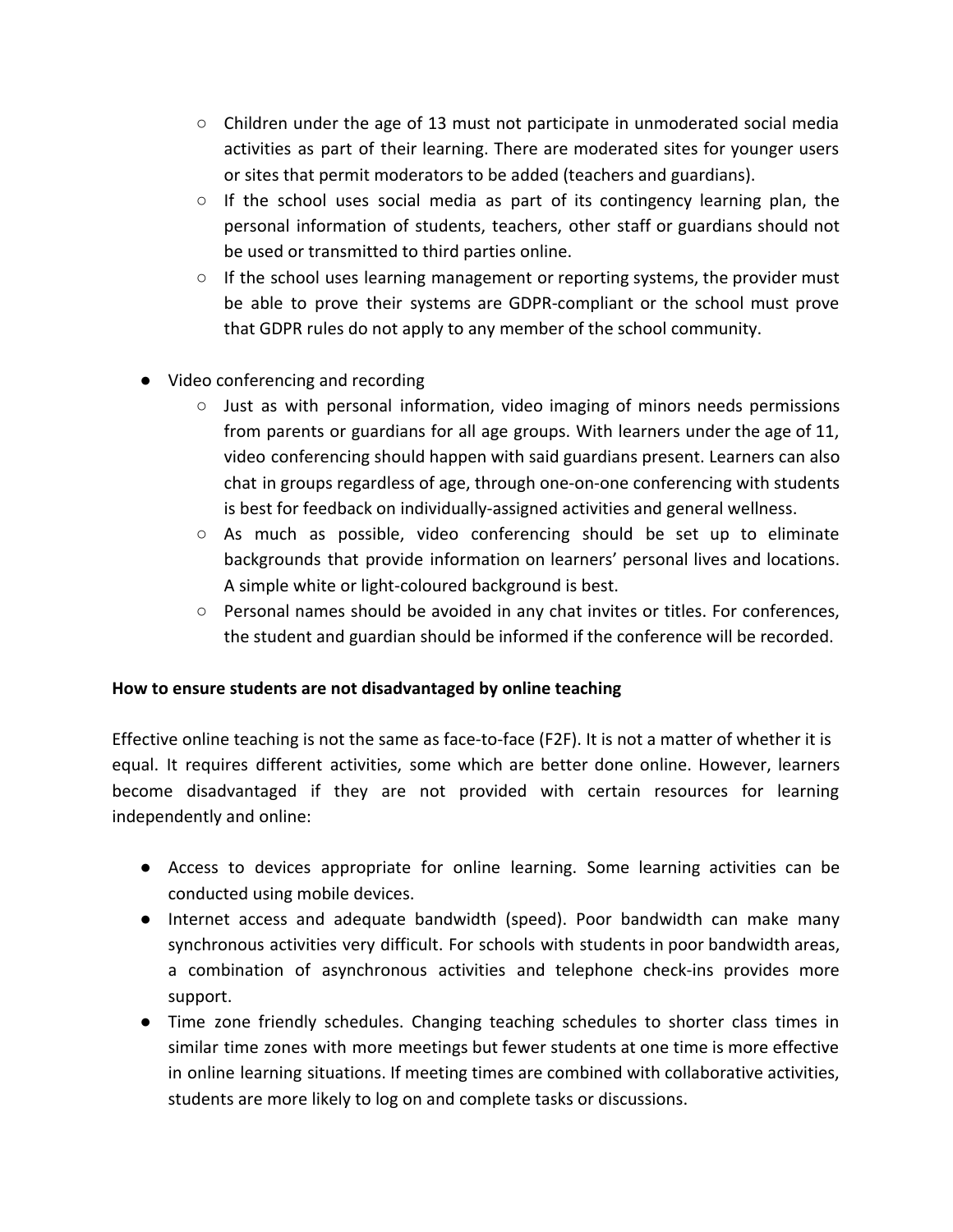- Effective feedback. Checking in with learners regularly is important. If systems allow, students can also get valuable feedback automatically from online quizzes and intelligent tutors as well as direct comments or discussion from peers and teachers.
- Opportunities for independent learning. Wherever they are, students are learning informally every day. Designing learning activities and discussions that capture students' experiences while they are away keeps them engaged and gives teachers valuable feedback on how the students are feeling. It also provides opportunities for multiple perspectives in learning that might not happen if students were all physically together.
- Meaningful screen time and conferencing.
	- For children over the age of 5, this means developing activities that keep their attention and engage them with the environment around them. Common Sense provides a wealth of information on interacting online. An example of their offerings is here: [https://www.commonsense.org/education/articles/5-online-discussion-tools-to](https://www.commonsense.org/education/articles/5-online-discussion-tools-to-fuel-student-engagement)[fuel-student-engagement](https://www.commonsense.org/education/articles/5-online-discussion-tools-to-fuel-student-engagement)

### **Online safeguarding**

#### For Parents:

Know what your children are doing online and who they are talking to. Ask them to teach you to use any applications you have never used. Keeping the computer in a family room means that you can share your child's online experience – and that they are less likely to act inappropriately (i.e. via webcam). Help your children to understand that they should never give out personal details to online friends – personal information includes their messenger ID, email address, mobile number and any pictures of themselves, their family or friends. If your child publishes a picture or video online, anyone can change it or share it. Remind them that anyone may be looking at their images and one day a future employer could! If your child receives spam/junk email and texts, remind them never to believe them, reply to them or use them.

It's not a good idea for your child to open files that are from people they don't know. They won't know what they contain – it could be a virus, or worse – an inappropriate image or film. Help your child to understand that some people lie online and therefore it's better to keep online mates online. They should never meet up with any strangers without an adult they trust. Always keep communication open for a child to know that it's never too late to tell someone if something makes them feel uncomfortable.

Please see the links below to a selection of websites that may be useful to you and familiarise yourself with our **e-safety policy**. They are rich in content with useful guidelines and other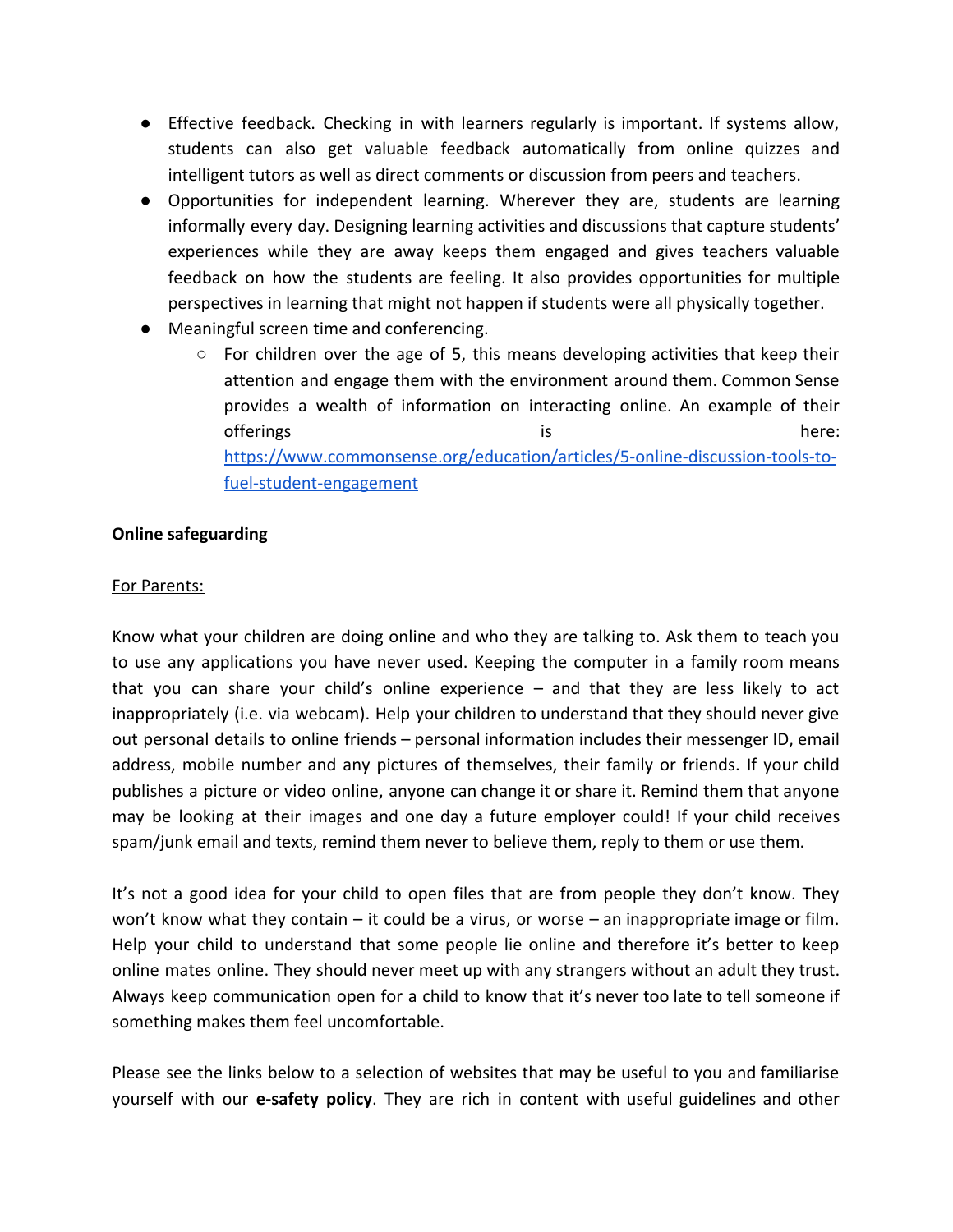extremely important legal information and procedures all parents and pupils should be aware of.

# Resources for parents and school staff:

# *CEOP (Child Exploitation and Online Protection Centre)*

[www.ceop.police.uk](http://www.ceop.police.uk/)

The child exploitation and Online Protection Centre (CEOP) delivers a multi-agency service dedicated to tackling the abuse and exploitation of children in the 'real world' and the 'e-world'. Young people and parents can get support ona range of issues such as viruses, hacking and bullying on-line. They can also report someone who is acting inappropriately.

### *Think you know*

### [www.thinkuknow.co.uk](http://www.thinkuknow.co.uk/)

Explore one of the six Thinkuknow websites for advice about staying safe when you're on a phone, tablet or computer:

- $-4-7$
- $\bullet$  8-10
- 11-13
- $14+$
- Parent/Carer
- Children's Workforce

# *The Virtual Global Taskforce: combatting online sexual abuse*

[www.virtualglobaltaskforce.com](http://www.virtualglobaltaskforce.com/)

An international collaboration of law enforcement agencies, non-government organisations and industry partners to protect children from online and offline sexual exploitation.

#### *Internet watch foundation*

<https://www.iwf.org.uk/>

Website and hotline where members of the public can report images of child abuse (from anywhere in the world), criminally obscene content hosted in the UK, and criminally racist content hosted in the UK.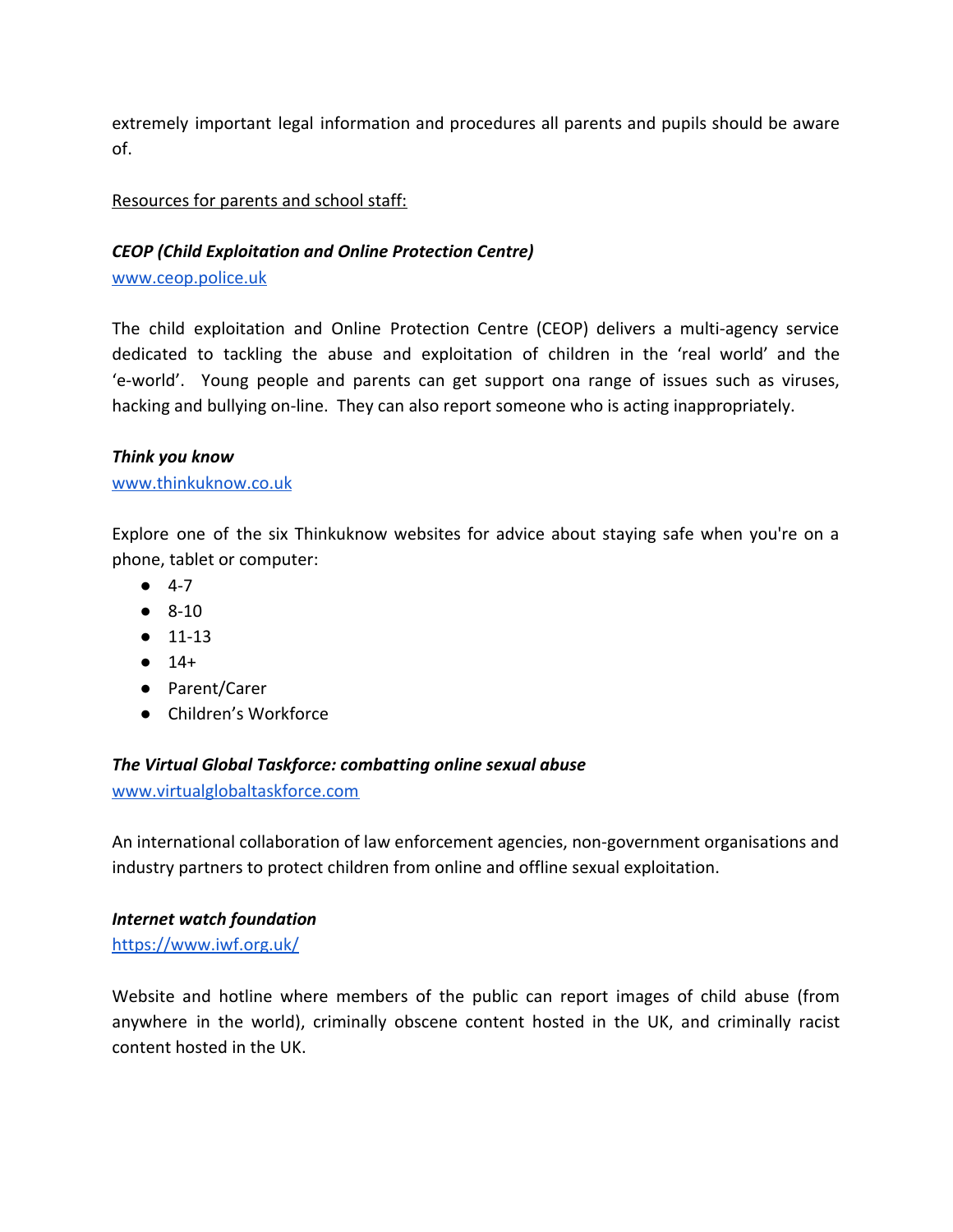#### *Stop it now*

<https://www.stopitnow.org.uk/>

A partnership of leading children's charities who work with the government and child protection agencies to promote public education and prevent child sexual abuse.

#### *Get safe online*

<https://www.getsafeonline.org/>

A one stop shop for reliable up to date information about online safety.

Accessible information and resources for Parents, Children and Young people:

[Childnet](http://www.childnet.com/)

[Kidsmart](http://www.kidsmart.org.uk/)

[CBBC Stay Safe](http://www.bbc.co.uk/cbbc/curations/stay-safe)

[Bullying UK](http://www.bullying.co.uk/)

Click on the link for a website with information for parents [parentinfo.org](https://parentinfo.org/)

#### **Managing screen time**

"Screen time" refers to the amount of time a user spends on a device to access on-screen activities. There are limits as to the amount of time everyone should spend online, but the amounts and the rules for screen time vary by age. Videoconferencing and social interactions using video do not count towards screen time.

For more information, please check this blog that summarizes the research on screen time for children:

[https://forge.medium.com/screen-time-is-good-for-kids-if-theres-a-human-on-the-otherend-d3](https://forge.medium.com/screen-time-is-good-for-kids-if-theres-a-human-on-the-otherend-d33124c1f74) [3124c1f74](https://forge.medium.com/screen-time-is-good-for-kids-if-theres-a-human-on-the-otherend-d33124c1f74)

Recommended screen time, that is not video conferencing for learners and teachers, are based on the recommendations created by the American Academy of Pediatrics:

● Ages 2–5: 1 hour, broken into sessions of a maximum of 30 minutes.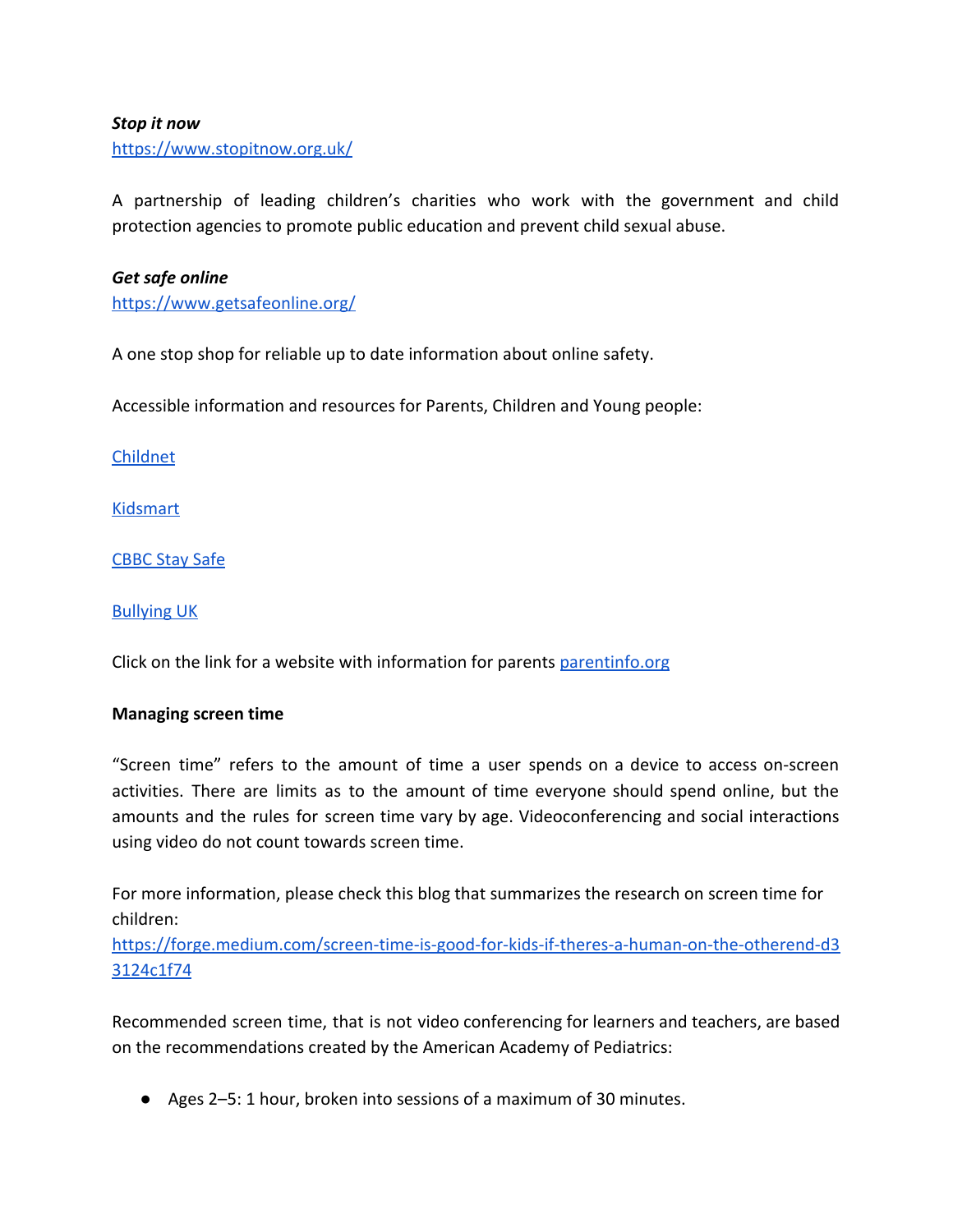● Age 6 and above: no specific screen time limits, but screen time should not affect physical activity and face-to-face interactions at home and school. Consistent limits on screen time are also very important.

Some screen time activities such as online socialising and gaming can be very immersive. Creating learning experiences with limited capacity to engage are key. Make sure that activities are limited in length with clear goals that learners can retain when they are finished.

# **How can teachers authenticate work that is being completed remotely?**

It is easier to authenticate student work online than most people think. However, it requires some changes to how assignments are presented and submitted for review. It also requires teachers to monitor students' online activity more closely than in normal classroom situations. Note: these guidelines are for school-based assessments only.

Here are some basic guidelines to designing and evaluating online work for authenticity:

- Use more formative assessments that are designed to get students to work together and use online resources.
- Have a very clear policy on how to submit work online. Students who are given a precise procedure are less likely to make mistakes in submissions, which accounts for many online learning integrity violations.
- Create questions and inquiries that require learners to embed their personal experiences and context into any assessed content. Since many online students will be in different locations, it will be easier for the teacher to see when a student is using their surroundings to compose their work.
- Create more multimedia assignments that require students to remix pictures, videos and text into their own creations.
- Create libraries and pathfinders for students to use as part of assignments, then ask students to quote from them as part of their work. This check how well they are able to reference and cite work as well as reduce opportunities for copying the work of others.
- Interview students about their work using a synchronous chat with audio or video feeds, if possible. It is much more difficult to produce spontaneous answers when talking online.
- For ActiveLearn, check login time, collaboration data, and submission types to see how often and long students are involved with assignments.